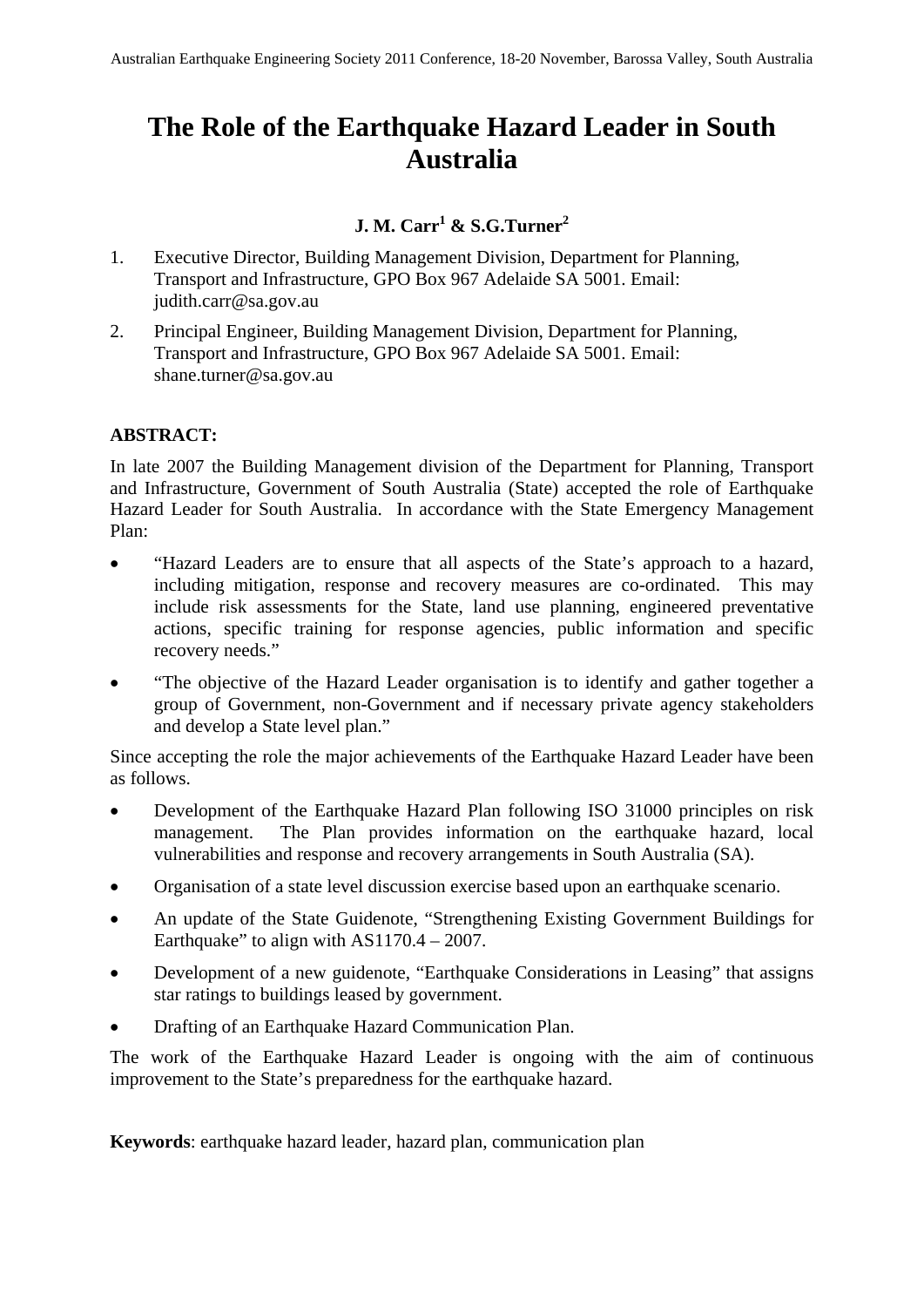# **INTRODUCTION**

In 2001 a series of risk management workshops held in SA identified the need for a more coordinated approach to hazard management across government, emergency services and the community. The State Emergency Management Committee subsequently identified ten hazards, added the roles and responsibilities of Hazard Leaders to the State Emergency Management Plan and assigned Hazard Leaders. The Department for Planning, Transport and Infrastructure accepted the role of Earthquake Hazard Leader in late 2007.

# **SOUTH AUSTRALIAN STATE EMERGENCY MANAGEMENT ARRANGEMENTS**

In Australia State Governments:

- have primary operational responsibility to respond to an emergency or disaster in their jurisdictions;
- maintain emergency management policies, legislation and plans; and
- determine prevention strategies and operational responses to threats and may seek assistance from, or provide assistance to, other jurisdictions.

In SA the State Emergency Management Committee is the peak emergency management planning committee that reports to the Emergency Management Council, a committee of Cabinet. The State Emergency Management Plan outlines responsibilities, authorities and the mechanisms to prevent, or if they occur manage, and recover from, incidents and disasters. The State Emergency Management Plan does not assume a particular incident or event, and is based on the "all hazards" principles as endorsed by Emergency Management Australia.

# **HAZARD LEADERS**

In accordance with the State Emergency Management Plan:

- "A Hazard Leader is the agency which has the knowledge, expertise and resources to undertake a leadership role for the planning of emergency management activities pertaining to the prevention of, preparedness for, response to and recovery from its appointed hazard. Hazard Leaders have the authority of the State Emergency Management Committee to bring together all agencies of government and any required Commonwealth, local or non-government entities to undertake this planning role. The Hazard Leader provides a facilitation and oversight role to the comprehensive planning process."
- "Hazard Leaders work with the various Advisory Groups and Functional Services in order to ensure that all aspects of the State's approach to a hazard, including mitigation, response and recovery measures are co-ordinated. This may include, but not be limited to areas such as risk assessments for the State relative to a particular hazard, land use planning, engineered preventative actions, Natural Disaster Resilience Program works, specific training for response agencies, public information and specific recovery needs."
- "The review function of Hazard Leaders operates horizontally across the aspects of Prevention, Preparedness Response and Recovery."
- "The objective of the Hazard Leader Organisation is to identify and gather together a group of Government, non-Government and if necessary private agency stakeholders and develop a State level plan for an identified hazard and any sub-hazards that may be applicable to the same topic."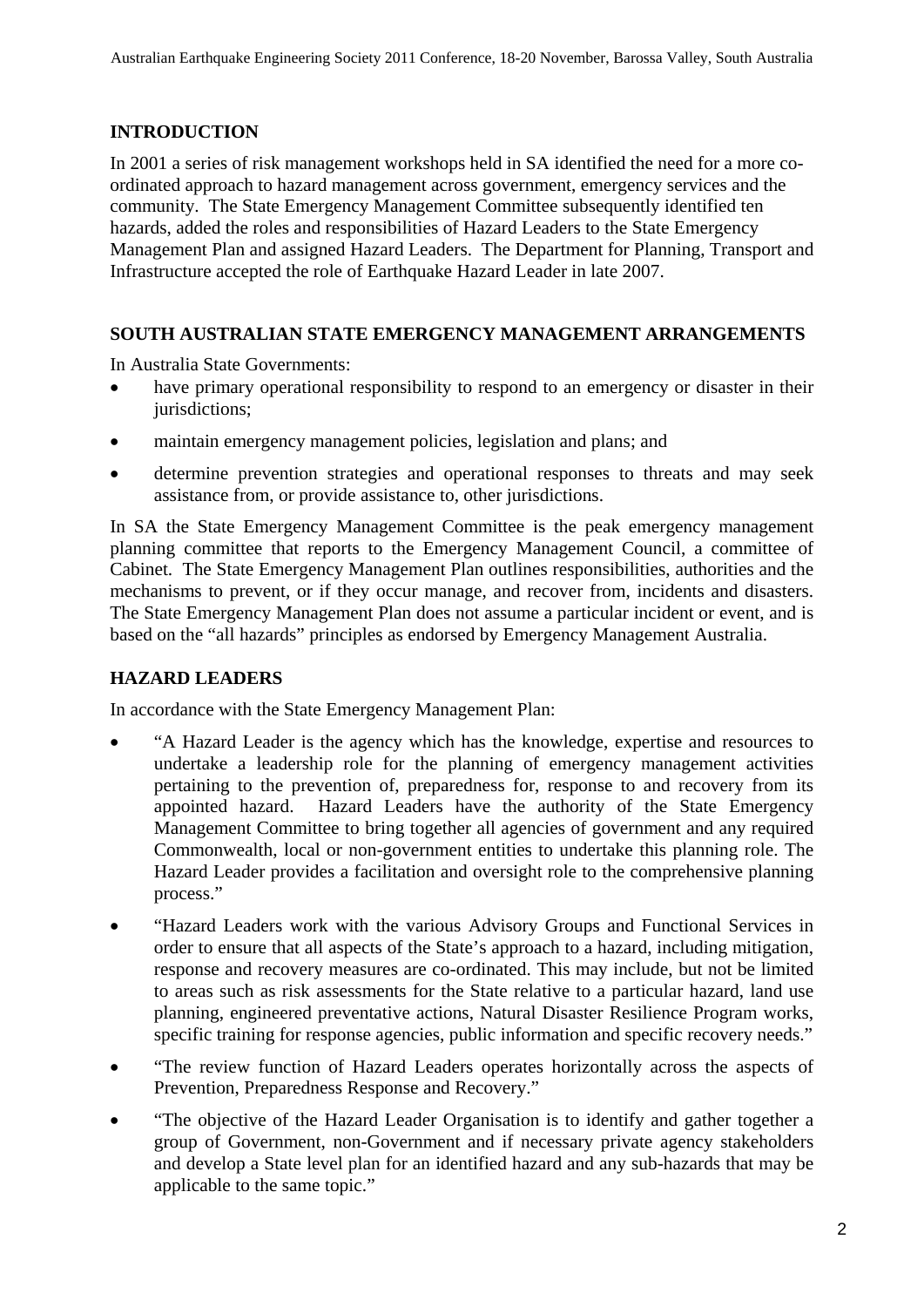- "Hazard plans are state level documents based on the principles of the State Emergency Management Plan but with an emphasis towards a particular hazard."
- "Hazard plans are required to be reviewed annually."
- "Hazard Leaders are to ensure that their hazard plan includes any particular issues relative to evacuation of the public and planning for that to occur."
- "Hazard Leaders shall develop and implement community education programs and information systems."
- "Where any agency planning conflicts with the Hazard Leader, the matter shall be referred to State Emergency Management Committee."

The State Emergency Management Plan sets out the SA Emergency Management Committee structure as shown in figure 1 below including the involvement of Hazard Leaders in this structure.

Figure 1: S.A. Emergency Management Committee Structure

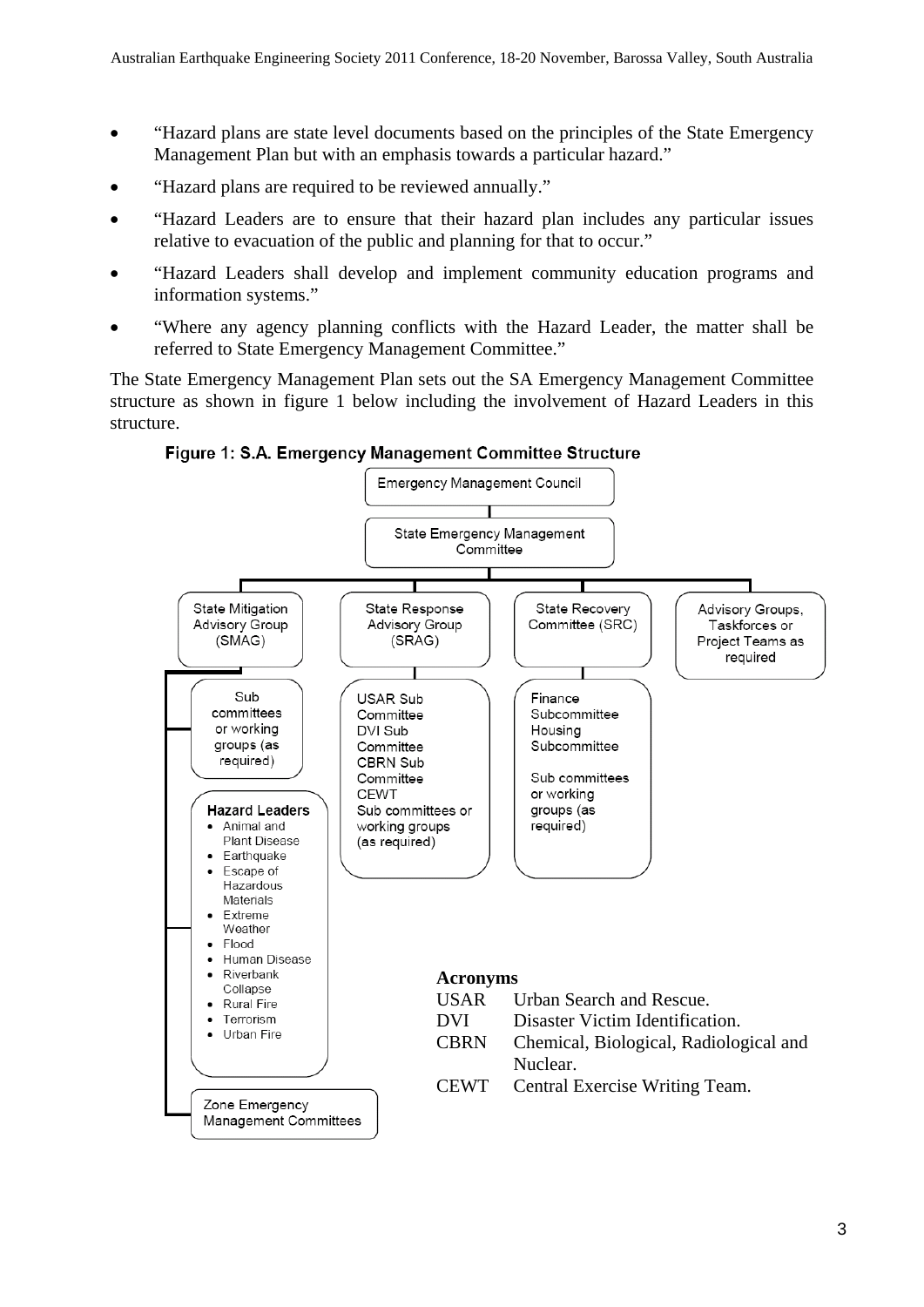Hazard Leaders report to the State Emergency Management Committee through the State Mitigation Advisory Group. The State Mitigation Advisory Group is responsible for oversight of the states prevention and preparedness activities.

#### **SA EARTHQUAKE HAZARD LEADER**

Since accepting the role of Earthquake Hazard Leader the Department for Planning, Transport and Infrastructure has worked to fulfil its roles and responsibilities as set out in the State Emergency Management Plan. The work of the Earthquake Hazard Leader can be set out in the following framework.

#### **Figure 2: SA Earthquake Hazard Leader Framework**



# **Earthquake Hazard Steering Committee**

The Earthquake Hazard Steering Committee is made up of representatives from the South Australian Emergency Management, Earthquake Engineering and Seismology Communities whose involvement has been identified as critical to the management of earthquake risk in South Australia. The Committee is chaired by the Earthquake Hazard Leader. The Committee assists the Hazard Leader by providing high level advice and feedback on the development and implementation of the Hazard Plan and other initiatives. Representatives include;

- South Australia Police
- State Recovery Office
- South Australian Metropolitan Fire Service
- South Australian State Emergency Service
- SA Water, sponsor of the Engineering Functional Service
- Primary Industries and Resources South Australia, Geological Survey.
- Local Government Association
- Adelaide University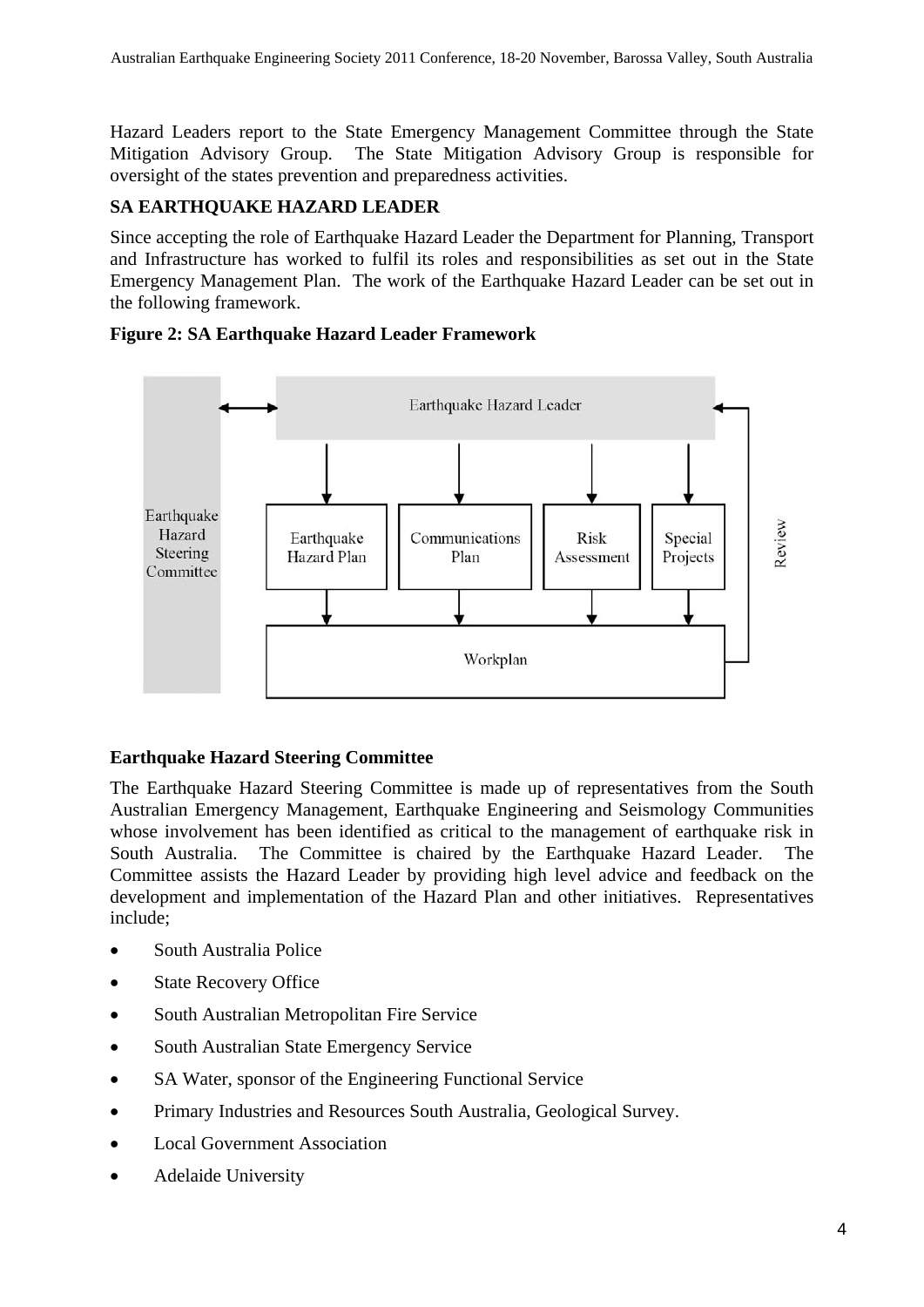#### **Earthquake Hazard Plan**

The Earthquake Hazard Plan follows the format of ISO31000, the International risk management standard and the National Emergency Risk Assessment Guidelines (NERAG) developed by the Tasmanian State Emergency Service for the National Emergency Management Committee. The Hazard Plan describes earthquake risk as a function of hazard, exposure and vulnerability.

The hazard is described in terms of its measurement, impact, elements at risk and sub hazards. Sub-hazards described include aftershocks, soil liquefaction, landslides, fault ruptures, tsunami and fire.

Exposure is described by referring to SA's earthquake history and known earthquake risk. Vulnerability is described as those properties that make elements at risk more vulnerable to the earthquake hazard.

The Hazard Plan also identifies:

- existing prevention and preparedness controls;
- existing response and recovery controls;
- new controls undergoing development;
- a summary of roles and responsibilities across mitigation, response to and recovery from an earthquake;
- a guide to possible earthquake impacts and response tasks across Emergency Services and supporting government agencies;
- guidelines for evacuation; and
- building safety assessment information to be read in conjunction with the SA Rapid Damage Assessment Support Plan.

Hazard Plans are not response plans but in providing the above information:

- assist emergency services and support agencies in their planning for the earthquake hazard; and
- identify the preparedness of the state for the hazard, the known gaps in preparedness and how these gaps are being closed. In doing so the plan provides an assurance to government of continuous improvement.

#### **Earthquake Hazard Communication Plan**

An Earthquake Hazard Communication Plan has been drafted by the Earthquake Hazard Leader to provide:

- personal safety and preparedness information to be used in a community education campaign;
- a strategy for delivering a community education campaign; and
- pre-scripted messages for emergency services to adapt and use in an earthquake response. These are based heavily on information released by New Zealand government agencies following the Christchurch earthquakes.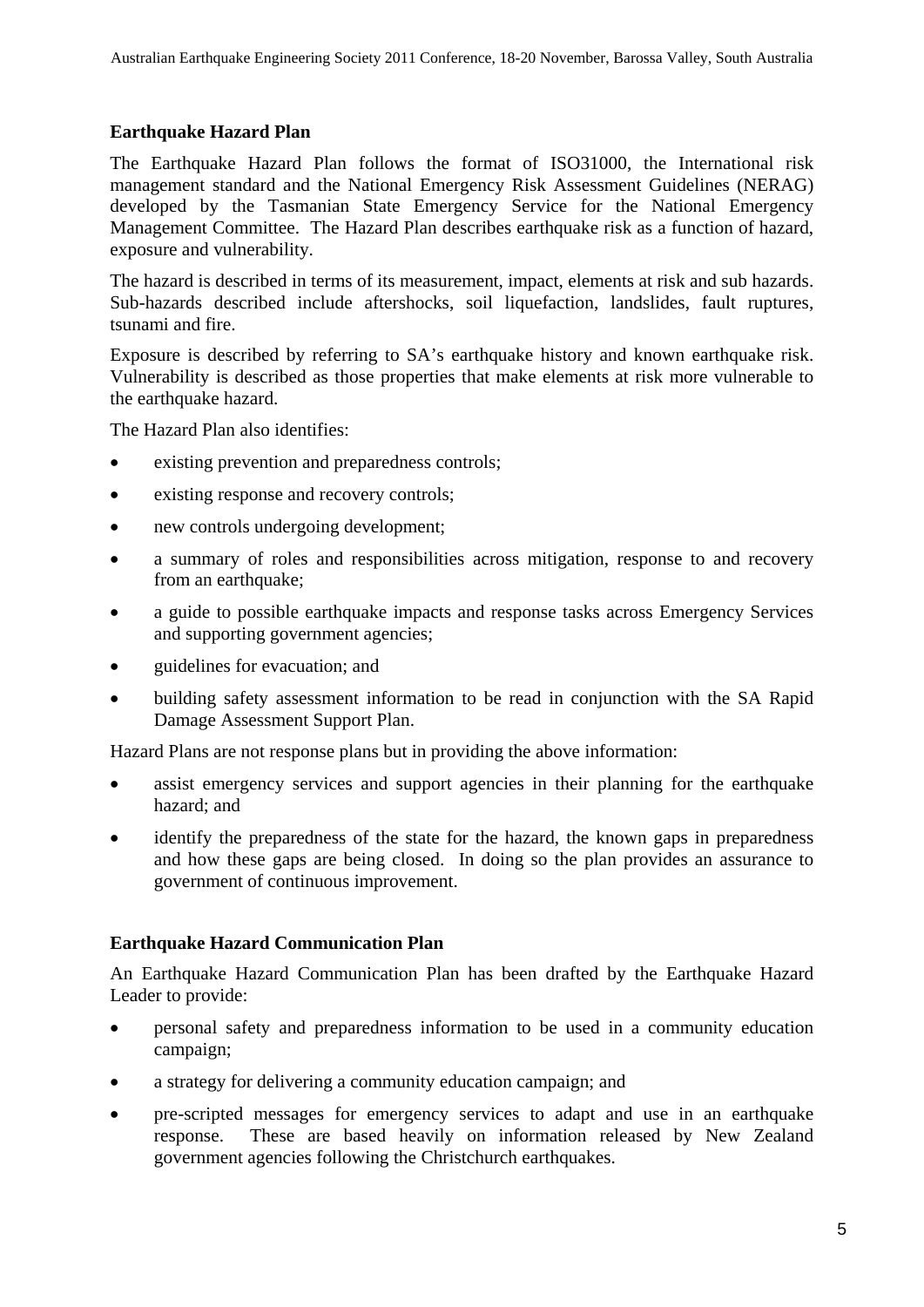The personal safety message is DROP, COVER, HOLD. In an earthquake:

- DROP to the floor somewhere close to you
- Seek COVER under a strong table
- HOLD on to a table leg to keep it from moving away from you
- Alternatively take shelter next to an interior wall away from windows, tall furniture and fireplaces. Protect your head and neck with your arms.

The key strategies to communicate earthquake safety and preparedness messages to the community are:

- place preparedness information on the peak government website, [www.sa.gov.au/emergency/earthquake](http://www.sa.gov.au/emergency/earthquake) ;
- place preparedness information in local government offices and libraries;
- at times of increased interest in the earthquake hazard such as the reporting of interstate or international earthquake events provide a media release and undertake interviews directing the community to the government website for information on being better prepared.

#### **Earthquake Hazard Risk Assessment**

A key requirement of all Hazard Leaders is the development and maintenance of a state level risk assessment for their hazard. The Earthquake Hazard Leader is currently updating the state earthquake risk assessment to comply with the National Emergency Risk Assessment Guidelines and become part of the State Emergency Risk Assessment System (SERAS). SERAS will be a tool to assist the State Emergency Management Committee in making decisions around mitigation priorities for hazards across the state. By adopting the National Emergency Risk Assessment Guidelines SA's earthquake risk will be compared with other identified hazards through the use of standardised consequence, likelihood and risk evaluation tables. Risk assessments using the National Emergency Risk Assessment Guidelines rely upon the consideration of impact scenarios. Geoscience Australia is assisting the Earthquake Hazard Leader by providing earthquake scenarios for the Adelaide metropolitan area.

#### **Special Projects**

Special projects are one off mitigation activities involving the Earthquake Hazard Leader. Special projects undertaken to date include developing policies around management of government buildings and holding a major earthquake exercise.

In 2001 a policy of strengthening existing government buildings for earthquake was developed by the then Principal Engineer of the Building Management division of the Department for Transport, Energy and Infrastructure. The policy has since been applied to government buildings being modified by significant alteration, addition or renovation. The policy requires that such buildings undergo a seismic assessment and if necessary upgrade to resist earthquake loads. In recognition of the difficulty and cost of seismic upgrades less than full code compliance is accepted in most cases in line with AS3826 – Strengthening Existing Buildings for Earthquake. The aim of the guidenote is to minimise the hazard to life during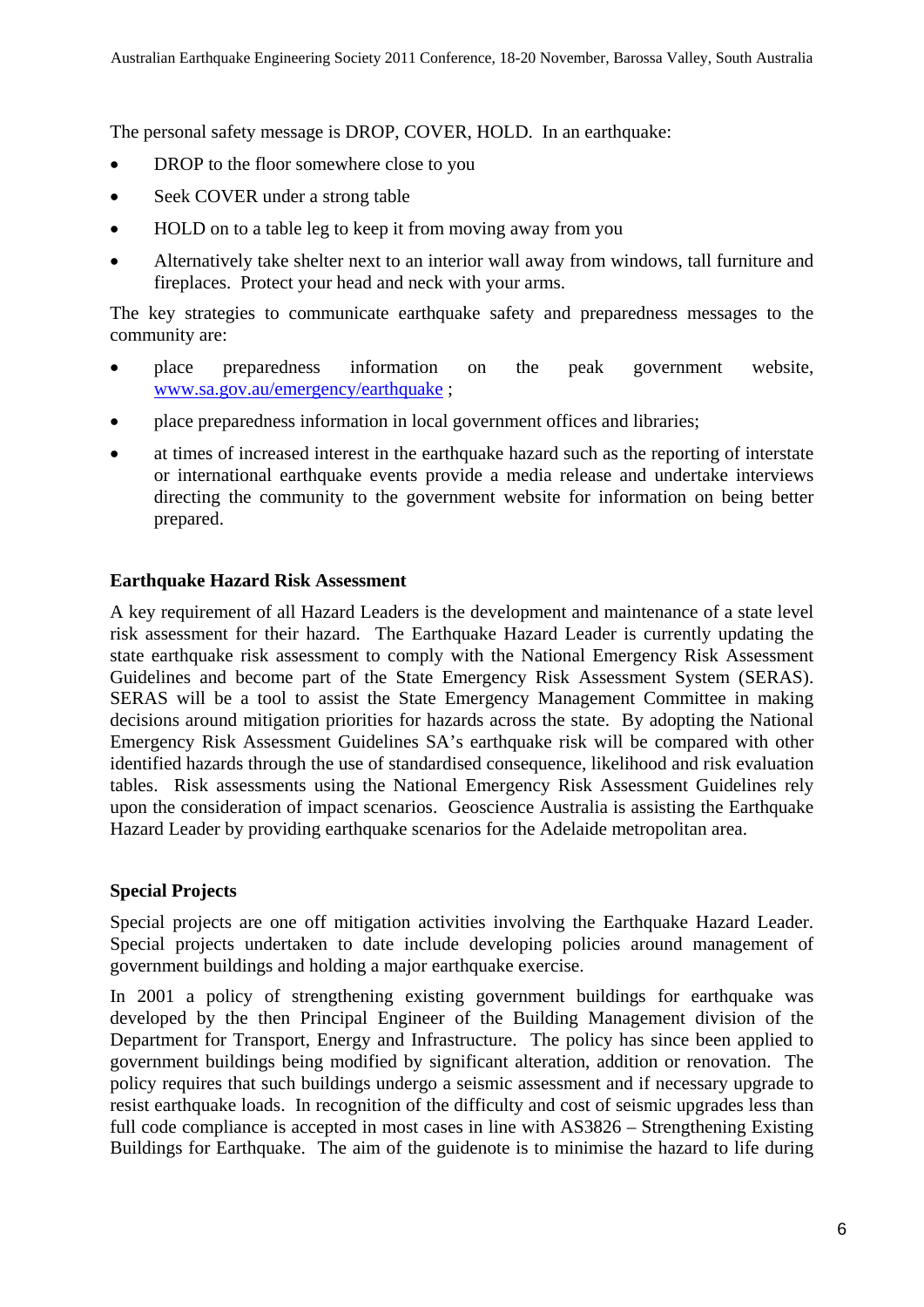an earthquake. The policy was updated in 2010 to reflect changes in AS1170.4 – 2007 Earthquake actions in Australia.

A large number of government agencies, including emergency services, are located in leased accommodation. Therefore it is important that consideration be given to the vulnerability of leased buildings to the earthquake hazard in order to ensure an effective emergency response and continuation of government services should a major earthquake occur. A new guidenote has been written to address two main risks.

- Life Safety the minimisation of hazard to life by ensuring the structures of buildings leased by government have a low probability of collapse in an earthquake.
- Business Continuity reducing interruption to government business caused by earthquake damage to leased buildings occupied by government agencies.

In accordance with the guidenote a structural engineer's assessment is required of buildings to be leased by government and a star rating given to inform the leasing agency as to the strength of the building in relation to the current earthquake code requirements. A minimum standard of 1/3 current capacity is required. The guidenote is being implemented as new leases are arranged.

In 2010 the Earthquake Hazard Leader assisted the SA Central Exercise Writing Team to hold the peak annual emergency exercise in the State based upon an earthquake scenario. Exercise preparation involved mapping the effects of a magnitude 5.5 earthquake using the Modified Mercalli scale and giving detailed descriptions of likely damage in each Modified Mercalli zone for different infrastructure types. Stakeholders were then asked to submit information on their assets and possible damage to them to the Hazard Leader for incorporation into an overall scenario. The scenario was used in a high level facilitated discussion exercise attended by over 100 representatives from across emergency services, government agencies and essential service owners/operators.

The Earthquake Hazard Leader and Earthquake Hazard Steering Committee have also recently been tasked by the State Emergency Management Committee with reporting relevant lessons for SA from the 2010/11 earthquakes in New Zealand. The Steering Committee plans to review the recommendations from the New Zealand Royal Commission of Inquiry into building failure caused by the Canterbury earthquakes as well as interviewing State employees who assisted in response and recovery activities in Christchurch after the 22 February 2011 Christchurch earthquake.

#### **Earthquake Hazard Workplan**

The Earthquake Hazard Workplan was developed by the Hazard Leader to record and track progress on closing known gaps in the states preparedness for an earthquake response and recovery. Over time gaps will be closed through the work of the Hazard Leader, emergency services and government agencies while further risk assessments and earthquake exercises will identify more issues that need to be added to the Workplan. The Workplan is therefore the method by which the Earthquake Hazard Leader monitors and reports to government continuous improvement in the state's earthquake preparedness. The Workplan is aligned to the National Disaster Resilience Strategy endorsed by the National Emergency Management Committee.